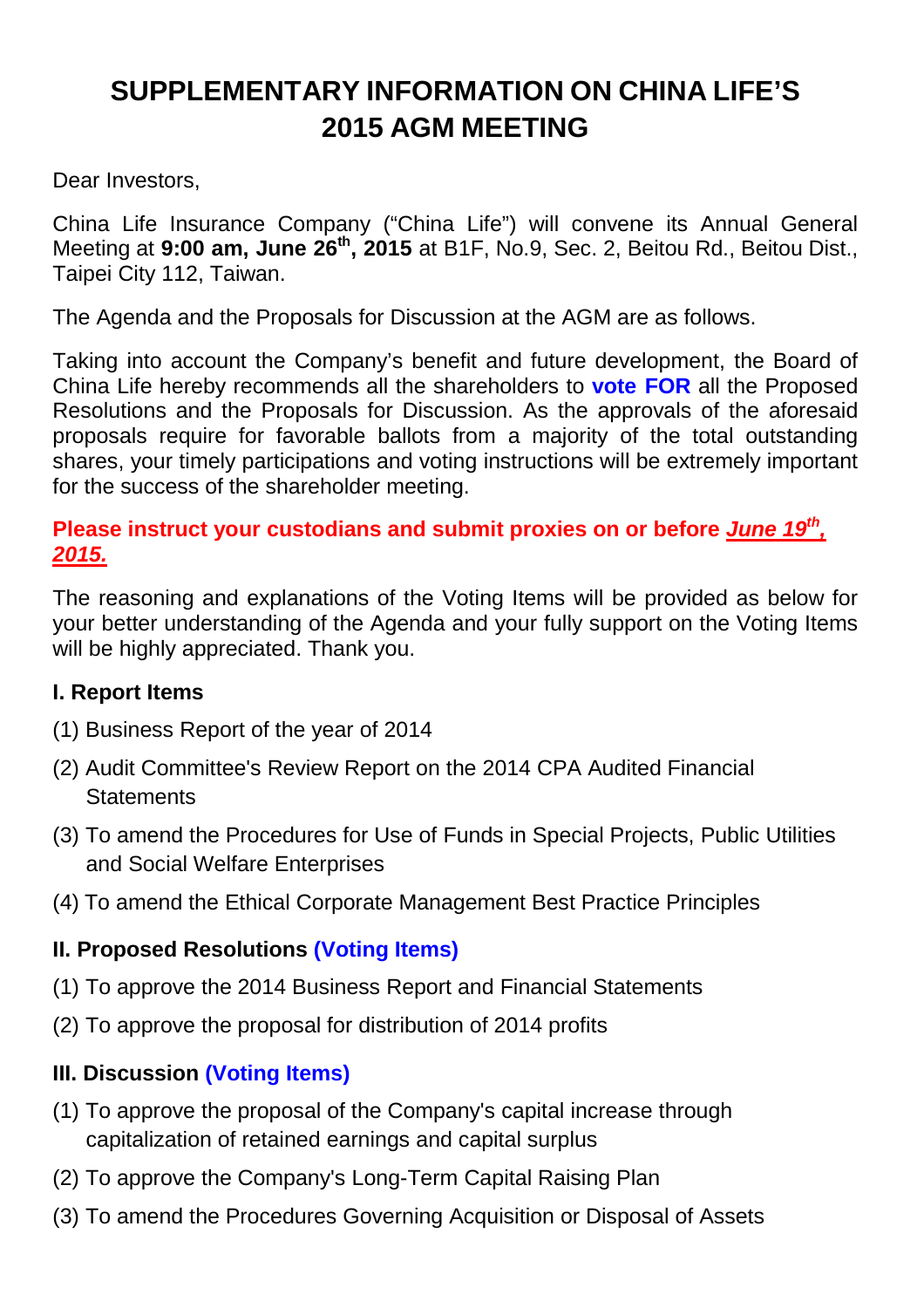#### **The reasoning of voting FOR the Voting Items is explained in this section – (Management/The Board's Recommendations)**

-----------------------------------------------------------------------------------------------------------------------------

#### **II. (1): To approve the 2014 Business Report and Financial Statements – (For)**

China Life will present the highlights of the operations and the events of the Company for the previous Financial Year. The Company requests for your approval on the Business Report and Financial Statements of the year of 2014.

#### **II. (2): To approve the proposal for distribution of 2014 profits – (For)**

The Board recommends a cash dividend of NT\$**0.4** per share and a stock dividend of NT\$**1.0** per share (including stock dividend of NT\$**0.3** per share from profits and stock dividend of NT\$**0.7** per share from capital surplus). In addition, in accordance with the Company's Articles of Incorporation, bonus for employees with amount of NT\$42,000,000 and compensation for the Directors with amount of NT\$42,000,000 are proposed to be withdrawn.

#### **III. (1): To approve the proposal of the Company's capital increase through capitalization of retained earnings and capital surplus** – **(For)**

The Board proposes to capitalize the retained earnings and capital surplus by new shares issue and distribute a stock dividend of NT\$1.0 per common share to the Company's existing shareholders.

# **III. (2) To approve the Company's Long-Term Capital Raising Plan** – **(For)**

In order to strengthen the Company's capital structure and expand operational scope for long-term success, the Board resolves to increase capital by obtaining a **General Mandate** from shareholders, which will authorize the Board to announce the capital raising plan when it is deemed appropriate. In respect of the capital raising plan, a total of no more than 300,000,000 new shares will be issued by the measures of right issue of common shares and/or issuance of Global Depository Receipt (GDR).

#### **III. (3) To amend the Procedures Governing Acquisition or Disposal of Assets** – **(For)**

According to the "Regulations Governing the Acquisition and Disposal of Assets by Public Companies" released in the letter issued by Financial Supervisory Commission (Letter Chin-Kung-Cheng-Fa-Tze No. 1020053073) on Dec. 30<sup>th</sup>, 2013, and the "Standards and Principles For Determining Whether The Real Estate Invested By Insurers Can Be Used Immediately And From Which Benefit May Be